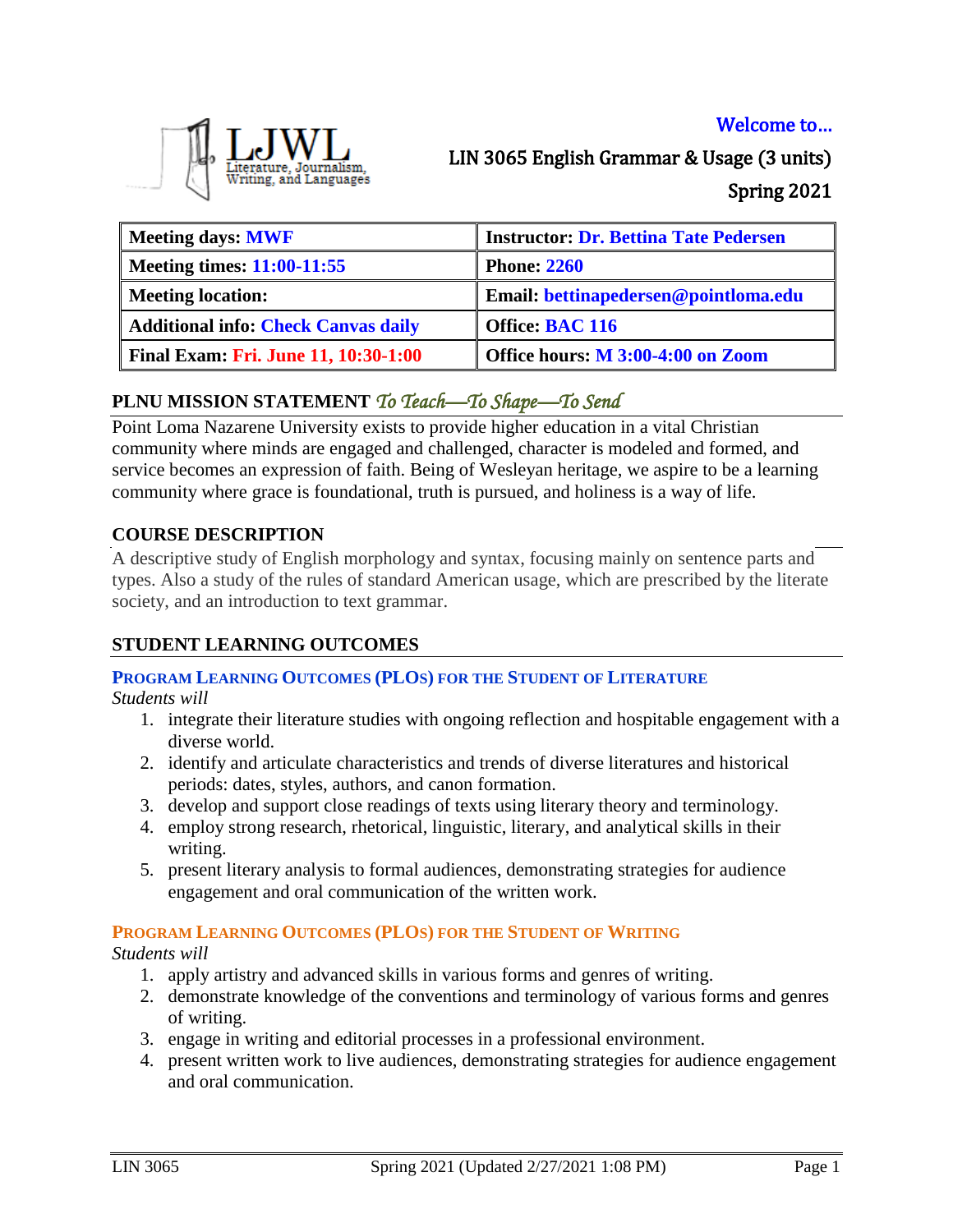# **COURSE LEARNING OUTCOMES FOR LIN 0365 ENGLISH GRAMMAR AND USAGE**

*Students of LIN 365 will* 

- 1. Memorize (Knowledge), explain (Comprehension), and employ (Application) fundamental concepts of morphology and syntax. (PLO LIT 4; PLO WRI 1, 2, 3)
- 2. Differentiate (Analysis) and employ (Application) English words, phrases, clauses, and sentences by nature, function, and/or type. (PLO LIT 4, 5; PLO WRI 1, 2, 3)
- 3. Differentiate (Analysis) between prescriptive and descriptive grammar, including their theories, applications, and relation to other definitions of grammar. (LIT PLO 1, 2, 4, 5; WRI PLO 1, 2, 3,)
- 4. Apply (Application) knowledge of syntax and Edited American English to appraise (Evaluation) and edit (Synthesis) for style and usage. (LIT PLO 4, 5; WRI PLO 1, 3)

| CLO (LIN 3065 English Grammar and Usage)                                                                                                                                                              | <b>Course Work</b>                                         |
|-------------------------------------------------------------------------------------------------------------------------------------------------------------------------------------------------------|------------------------------------------------------------|
| 1. Memorize ( <i>Knowledge</i> ), explain ( <i>Comprehension</i> ), and employ ( <i>Application</i> )                                                                                                 | Discussion, Presentations,                                 |
| fundamental concepts of morphology and syntax. (PLO LIT 3, 4, PLO WRI 1,                                                                                                                              | Quizzes, Exercises,                                        |
| 2, 3)                                                                                                                                                                                                 | Exams                                                      |
| 2. Differentiate (Analysis) and employ ( <i>Application</i> ) English words, phrases,                                                                                                                 | Discussion, Presentations,                                 |
| clauses, and sentences by nature, function, and/or type. (PLO LIT 4; PLO WRI)                                                                                                                         | Quizzes, Exercises,                                        |
| 1, 2, 3                                                                                                                                                                                               | Exams                                                      |
| 3. Differentiate (Analysis) between prescriptive and descriptive grammar,<br>including their theories, applications, and relation to other definitions of<br>grammar. (LIT PLO 1, 4; WRI PLO 1, 2, 3) | Discussion, Presentations,<br>Quizzes, Exercises,<br>Exams |
| 4. Apply ( <i>Application</i> ) knowledge of syntax and Edited American English to<br>appraise (Evaluation) and edit (Synthesis) for style and usage. (LIT PLO 4;<br>WRIPLO $1, 3$                    | Discussion, Presentations,<br>Quizzes, Exercises,<br>Exams |

# **COURSE CREDIT HOUR INFORMATION**⍟

In the interest of providing sufficient time to accomplish the stated Course Learning Outcomes, this class meets the PLNU credit hour policy for a 3 unit class delivered over 16 weeks. It is anticipated that students will spend a minimum of 37.5 participation hours per credit hour on their coursework. For this course, students will spend an estimated 112.5 minimum total hours meeting the course learning outcomes. Weekly time estimations are also provided in the Canvas modules.

# **ASSESSMENT AND GRADING**⍟

Your work will not be graded on a curve. A traditional US scale will be used.

- **A** indicates exceptional work
- **B** indicates good work
- **C** indicates satisfactory/average work
- **D** indicates minimally passing work
- **F** indicates unsatisfactory work

| A    | 93-100%  | $B+$        | 88-89%             | $\sqrt{ }$<br>$\mathsf{C}^+$   | 78-79%     |                          | --                       | 68-69%     |      | $\blacksquare$<br>н | $0 - 59%$ |
|------|----------|-------------|--------------------|--------------------------------|------------|--------------------------|--------------------------|------------|------|---------------------|-----------|
| $A-$ | $90-92%$ | <br>D.<br>D | 87%<br>Q2<br>09-01 | ∽<br>$\widetilde{\phantom{a}}$ | 77%<br>73- | $\overline{\phantom{a}}$ | ╍                        | $63 - 67%$ | $ -$ |                     |           |
|      |          | $B -$       | 80-82%             | $\sqrt{ }$<br>◡                | 70-72%     |                          | $\overline{\phantom{a}}$ | 60-62%     |      |                     |           |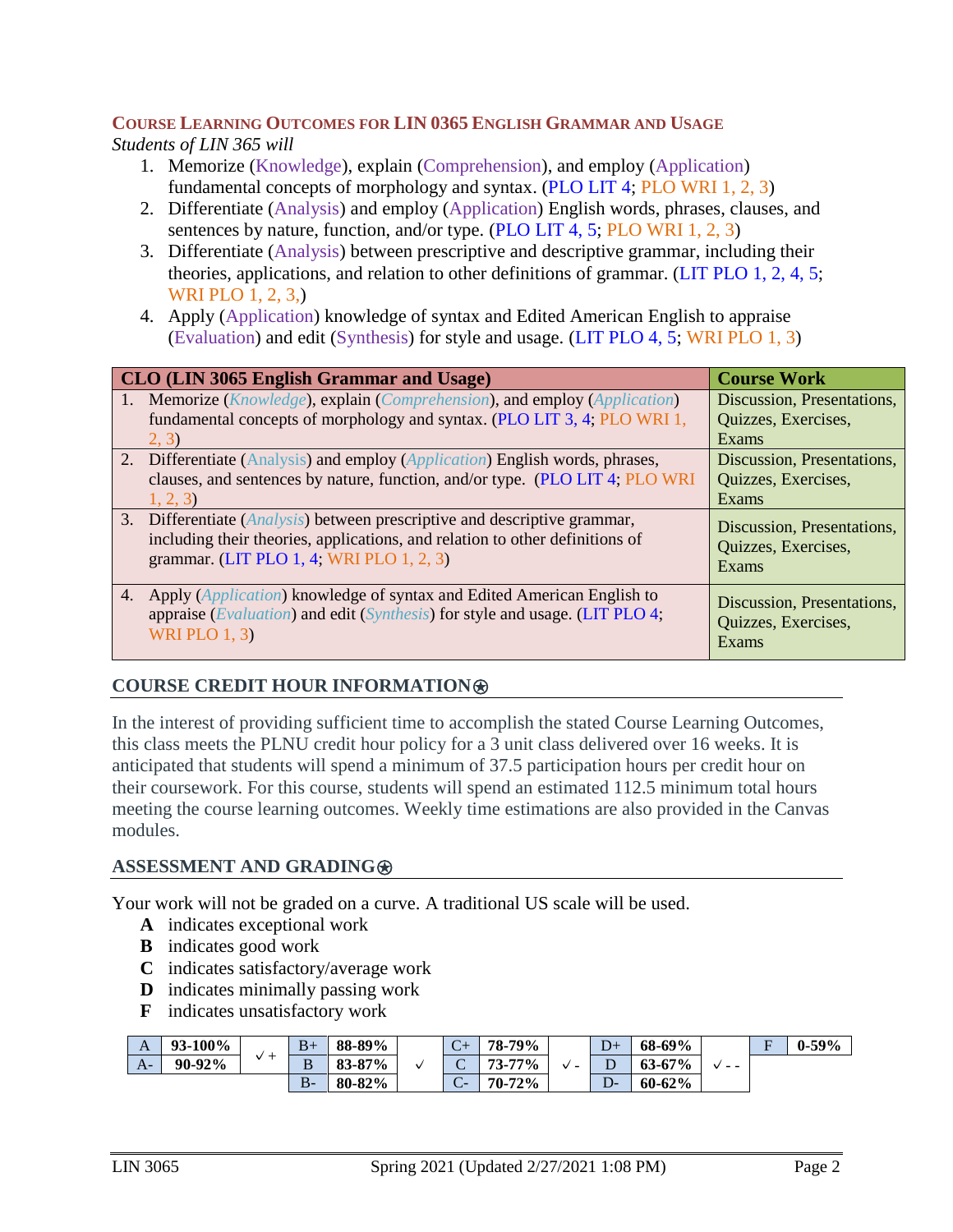#### **Distribution of Student Learning Hours**

| <b>Course Assignments &amp; Exams</b>                             | <b>Hours</b> | % Weight |
|-------------------------------------------------------------------|--------------|----------|
| Reading & Grammar Exercises Homework                              | 75           | 25%      |
| Quizzes (Study & Quiz-taking)                                     | 30           | 25%      |
| Unit Exams                                                        |              | 25%      |
| Final Exam ( <b>Key Assignment</b> to assess mastery of the CLOs) | 2.5          | 25%      |
| <b>Total Course Hours</b>                                         | 112.5        | 100%     |

## **STATE AUTHORIZATION**⍟

State authorization is a formal determination by a state that Point Loma Nazarene University is approved to conduct activities regulated by that state. In certain states outside California, Point Loma Nazarene University is not authorized to enroll online (distance education) students. If a student moves to another state after admission to the program and/or enrollment in an online course, continuation within the program and/or course will depend on whether Point Loma Nazarene University is authorized to offer distance education courses in that state. It is the student's responsibility to notify the institution of any change in his or her physical location. Refer to the map on **[State Authorization](https://www.pointloma.edu/offices/office-institutional-effectiveness-research/disclosures)** to view which states allow online (distance education) outside of California.

## **INCOMPLETES AND LATE ASSIGNMENTS**

All assignments are to be submitted by the due dates posted. Late assignments are not accepted. No assignments will be accepted after midnight on the last day of class. Incompletes will only be assigned in extremely unusual circumstances.

In any online discussions, missing work means that others will not have the opportunity to respond to your comments nor you to theirs, so if you know you will be away on the day your assignment is due, you must post your work before you leave.

Assignments must be posted/submitted by 11:59pm Pacific Standard Time on the day they are due unless otherwise specified.

#### **PLNU COPYRIGHT POLICY<sup>**</sup>

Point Loma Nazarene University, as a non-profit educational institution, is entitled by law to use materials protected by the US Copyright Act for classroom education. Any use of those materials outside the class may violate the law.

# **PLNU ACADEMIC HONESTY POLICY**⍟

Students should demonstrate academic honesty by doing original work and by giving appropriate credit to the ideas of others. Academic dishonesty is the act of presenting information, ideas, and/or concepts as one's own when in reality they are the results of another person's creativity and effort. A faculty member who believes a situation involving academic dishonesty has been detected may assign a failing grade for that assignment or examination, or, depending on the seriousness of the offense, for the course. Faculty should follow and students may appeal using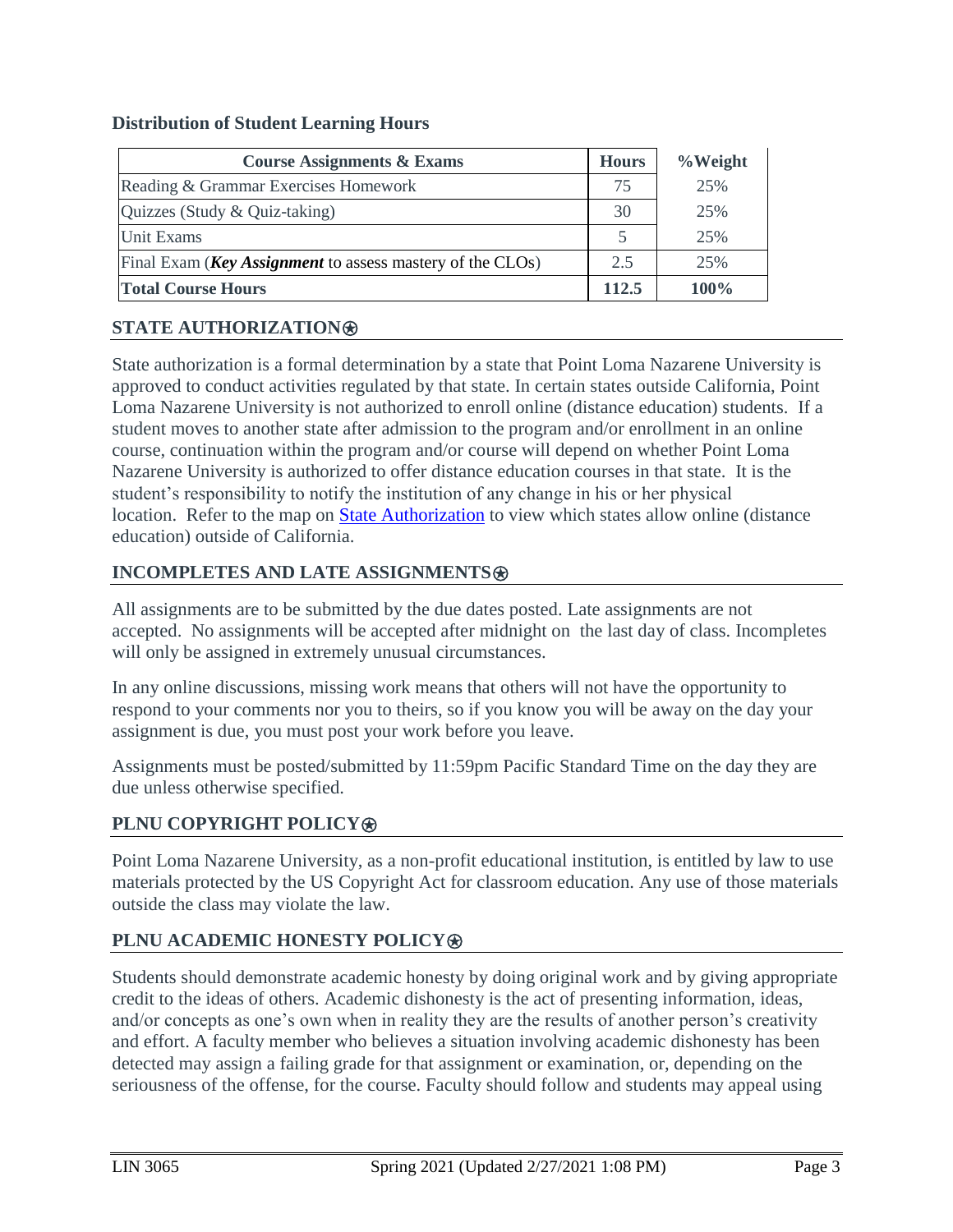the procedure in the university Catalog. See [Academic Policies](https://catalog.pointloma.edu/content.php?catoid=46&navoid=2650) for definitions of kinds of academic dishonesty and for further policy information.

# **PLNU ACADEMIC ACCOMMODATIONS POLICY®**

While all students are expected to meet the minimum standards for completion of this course as established by the instructor, students with disabilities may require academic adjustments, modifications or auxiliary aids/services. At Point Loma Nazarene University (PLNU), these students are requested to register with the [Disability Resource Center](https://www.pointloma.edu/offices/disability-resource-center) (DRC), located in the Bond Academic Center. (DRC@pointloma.edu or 619-849-2486). The DRC's policies and procedures for assisting such students in the development of an appropriate academic adjustment plan (AP) allows PLNU to comply with Section 504 of the Rehabilitation Act and the Americans with Disabilities Act. Section 504 (a) prohibits discrimination against students with special needs and guarantees all qualified students equal access to and benefits of PLNU programs and activities. After the student files the required documentation, the DRC, in conjunction with the student, will develop an AP to meet that student's specific learning needs. The DRC will thereafter email the student's AP to all faculty who teach courses in which the student is enrolled each semester. The AP must be implemented in all such courses.

If students do not wish to avail themselves of some or all of the elements of their AP in a particular course, it is the responsibility of those students to notify their professor in that course. PLNU highly recommends that DRC students speak with their professors during the first two weeks of each semester about the applicability of their AP in that particular course and/or if they do not desire to take advantage of some or all of the elements of their AP in that course.

# **PLNU ATTENDANCE AND PARTICIPATION POLICY**⍟

Regular and punctual attendance at all **synchronous** class sessions is considered essential to optimum academic achievement. If the student is absent for more than 10 percent of class sessions (virtual or face-to-face), the faculty member will issue a written warning of deenrollment. If the absences exceed 20 percent, the student may be de-enrolled without notice until the university drop date or, after that date, receive the appropriate grade for their work and participation. In some courses, a portion of the credit hour content will be delivered **asynchronously** and attendance will be determined by submitting the assignments by the posted due dates. See [Academic Policies](https://catalog.pointloma.edu/content.php?catoid=46&navoid=2650) in the Undergraduate Academic Catalog. If absences exceed these limits but are due to university-excused health issues, an exception will be granted.

# **Asynchronous Attendance/Participation Definition**

A day of attendance in asynchronous content is determined as contributing a substantive note, assignment, discussion, or submission by the posted due date. Failure to meet these standards will result in an absence for that day. Instructors will determine how many asynchronous attendance days are required each week.

# **PUBLIC DISCOURSE**

Much of the work we will do in this class is cooperative, by nature of the class discussions and general feedback given to written work and/projects; thus you should think of all your writing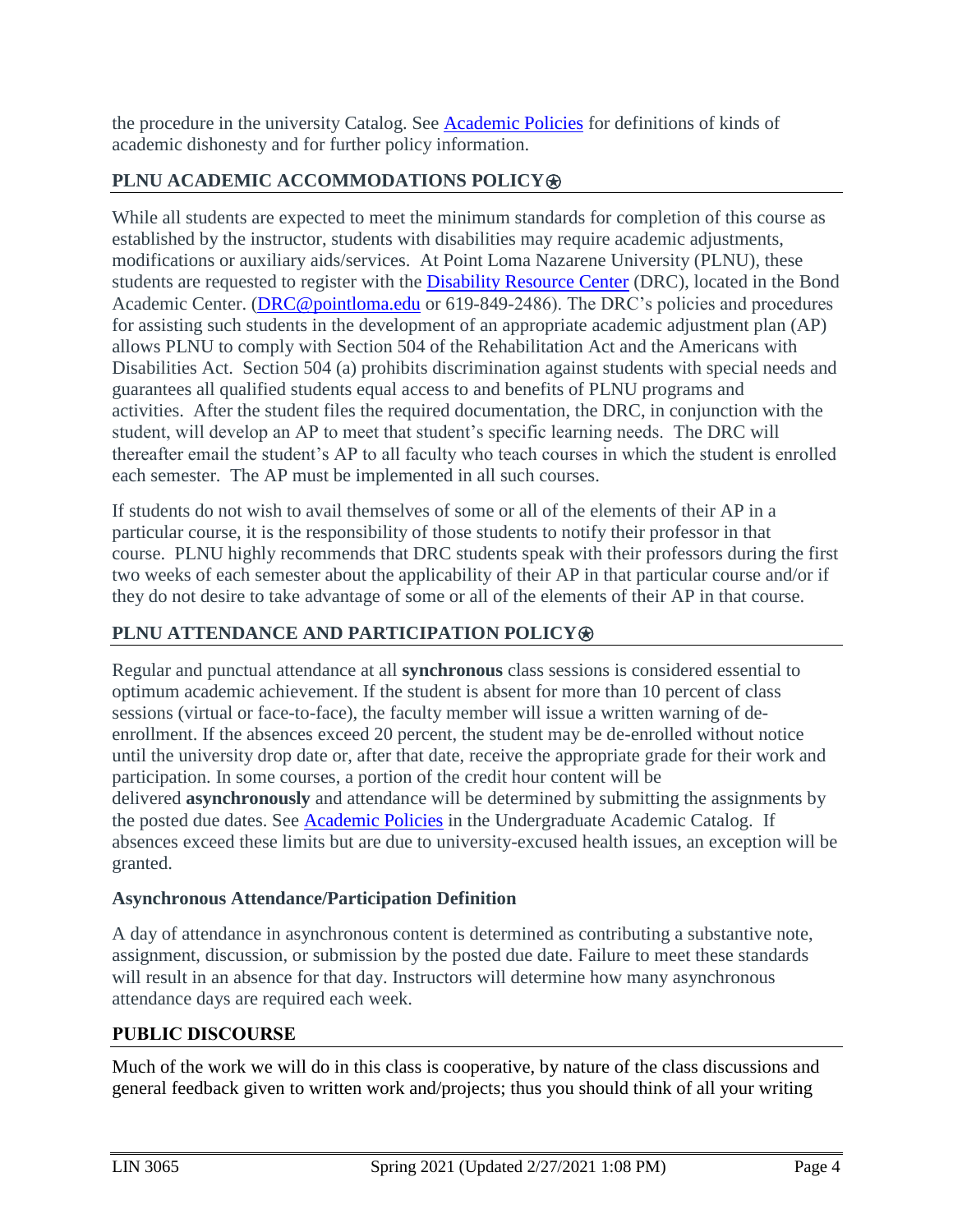and speaking for and in class as public, not private, discourse. By continuing in this class, you acknowledge that your work will be viewed by others in the class.

## **USE OF TECHNOLOGY**⍟

In order to be successful in the online environment, you'll need to meet the minimum technology and system requirements; please refer to the [Technology and System Requirements](https://help.pointloma.edu/TDClient/1808/Portal/KB/ArticleDet?ID=108349) information. (You will have to log into this link's page to see appropriate content.)

Problems with technology do not relieve you of the responsibility of participating, turning in your assignments, or completing your classwork.

#### **DIVERSITY STATEMENT**

Point Loma Nazarene University is committed to diversity in the classroom, in its publications and in its various organizations and components. Faculty and staff recognize that the diverse backgrounds and perspectives of their colleagues and students are best served through respect toward gender, disability, age, socioeconomic status, ethnicity, race, culture and other personal characteristics. In addition, the department of Literature, Journalism, and Modern Languages is committed to taking a leadership position that calls for promoting a commitment to diversity in and out of the classroom and in the practices of writing, journalism and the study of literature.

## **SPIRITUAL CARE**⍟

Please be aware PLNU strives to be a place where you grow as whole persons. To this end, we provide resources for our students to encounter God and grow in their Christian faith. If students have questions, a desire to meet with the chaplain or have prayer requests you can contact the [Office of Spiritual Development.](https://www.pointloma.edu/offices/spiritual-development)

# **FINAL EXAMINATION POLICY**

Successful completion of this class requires taking the final examination **on its scheduled day**. The final examination schedule is listed on the first page of this syllabus and posted on the [Current Students: Final Exam Schedules](https://www.pointloma.edu/current-students) site.

- You are expected to arrange your personal affairs to fit the examination schedule.
- In the rare case that you have more than three (3) final examinations scheduled on the same day, you may work out an alternate time for one of your exams with your professors. This is the only university-sanctioned reason for taking a final exam at a time other than the officially scheduled time for the exam. Please confirm your final examination schedule the first week of classes, and schedule those exam times into your daily planners and calendars now. If you find that your final exam schedule is the one described above, please meet with your professors as soon as possible so that they may help you to make alternative arrangements for taking your exams.

#### **MAINTAINING CLASS SCHEDULE VIA ONLINE REGISTRATION**

Students must maintain their class schedules. Should a student need arise to drop a course, they are responsible to drop the course (provided the drop date meets the stated calendar deadline established by the university) and to complete all necessary official forms (online or paper).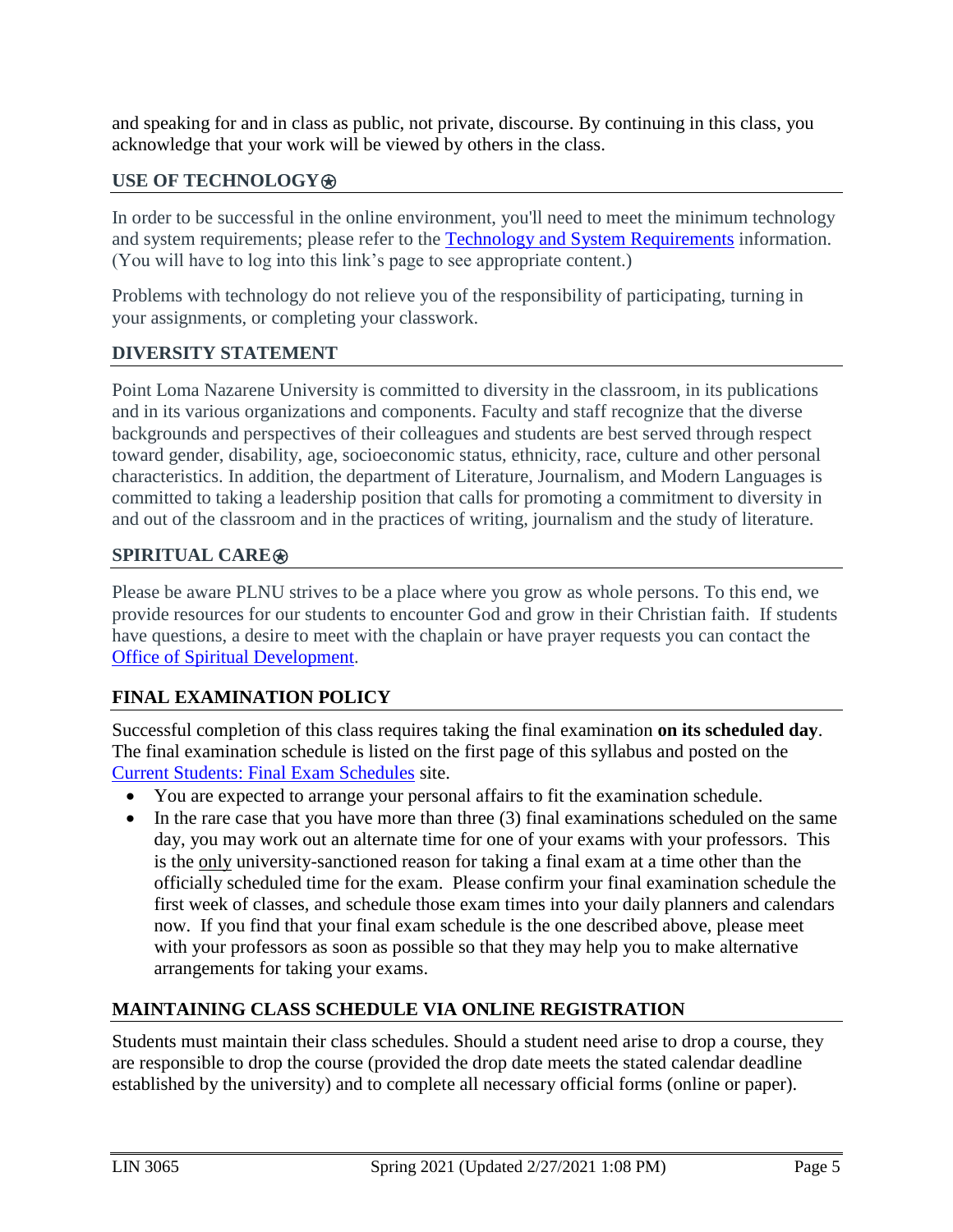Failing to attend and/or to complete required forms may result in a grade of F on the student's official transcript.

# **IMPORTANT UNIVERSITY & LJWL POLICIES**

Please see the LJWL Department Syllabus Statements in the *Syllabus & Policies* Canvas folder. Please see [Academic and General Policies](https://www.metopera.org/about/auditions/national-council-auditions/regional-contact-info/) in the catalog for all information on university academic and general policies.

## **COURSE REQUIREMENTS, POLICIES & GUIDELINES**

#### *Class Participation*:

- a. **The quality of your course learning experience** will be directly related to your
	- active and careful completion and application of the assigned reading (*It will not be the same kind of reading as in your literature classes*.)
	- meticulous and faithful working through the assigned exercises as instructed
	- engaged contribution to the class discussions and analysis of assigned exercises
	- correction of errors in understanding or applying key concepts and skills
	- thorough and clear class presentations of assigned material as instructed
- b. **The quality of our class sessions** will depend on you and your informed and active learning contributions to class discussions of readings and assigned exercises, including
	- questions about the concepts themselves or their applications
	- confusion about concepts or applications you don't fully understand yet
	- corrections to misunderstanding or misapplication of concepts
	- observations about the concepts and applications you have seen at work in the real world
	- relevance of the concepts and applications to your current and/or future academic, professional, or creative work
	- perspectives about what spiritual impacts a deeper understanding of our language and the ways we use it may have on you or your neighbor
- c. **The quality of our class community** will depend on your engaged sharing in small group and class discussions. Your questions about language and grammar are central to our shared learning. Those of you who carefully prepare each assigned reading and exercise, and come to class ready to contribute will learn the most, earn improving grades overall, and be ready to become tutors in the Writers' Studio (a good-paying gig!).

#### *Class Sessions, Preparation, Assignments, and Technology*:

- a. Please bring laptops or tablets and earphones or earbuds with you to every class unless otherwise instructed. Please leave cell phones in your backpacks on silence mode for the entire class period unless I direct you to use them for class purposes.
- b. Completion of all assignments is required, and passing the course without doing so will be difficult. Readings and exercises must be prepared in advance of the date scheduled/due and must be of content and quality to meet the assignment's requirements and intents. Missed assignments (other than quizzes) may be made-up only in truly extenuating circumstances and only if you and I have had a conversation about your situation. Extra-credit will not substitute for or be given to make up for missed work.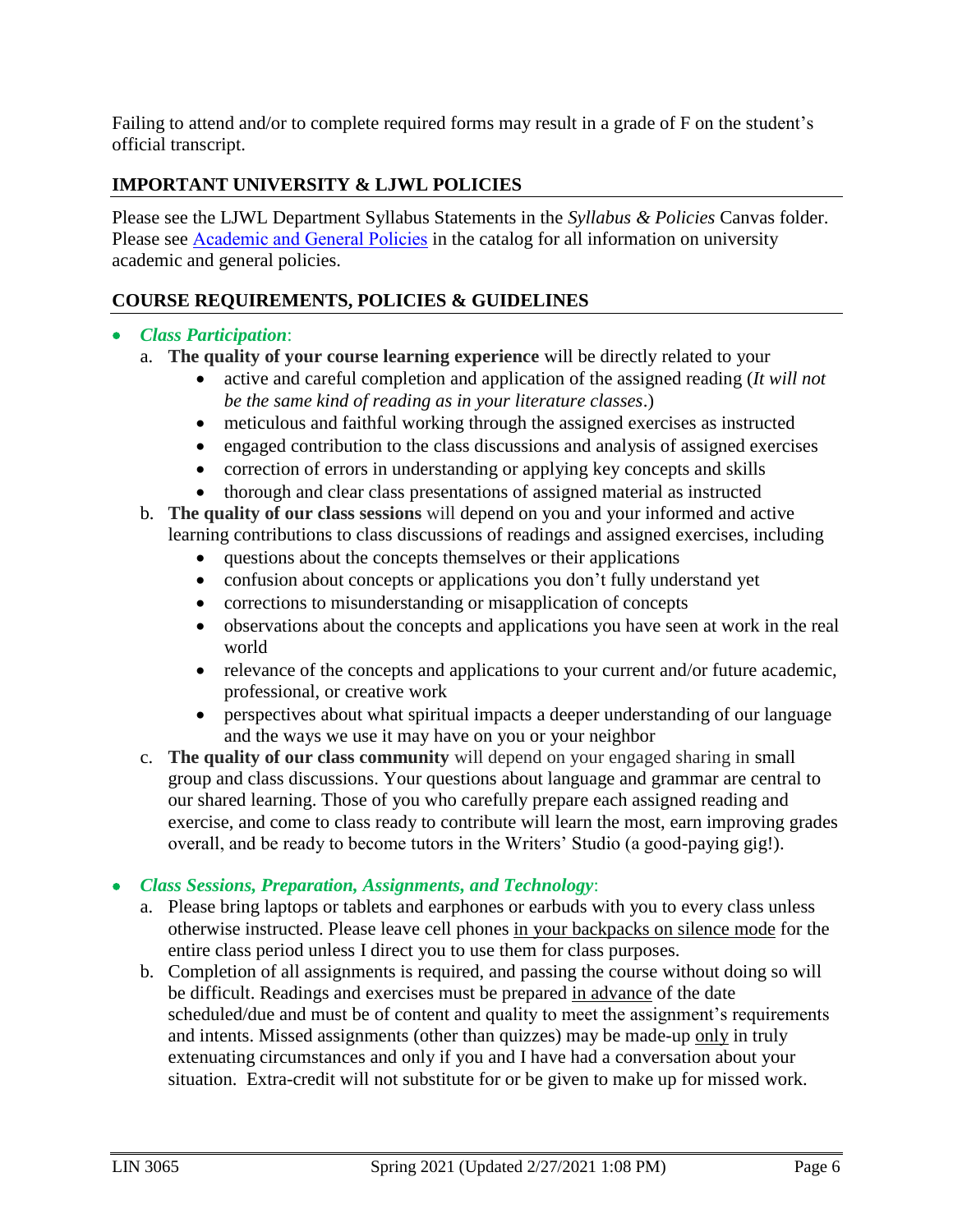- c. Late assignments will not be accepted either in person, by delivery, or in my mailbox (unless you and I have communicated prior to the deadline about extenuating circumstances).
- d. It is your responsibility to see to it that I receive your work whether submitting in paper or online.
- e. Always keep multiple soft and hard copies of your work on hand so that you can provide duplicate copies if needed.
- f. Handwritten assignments are never acceptable (unless so specified).
- g. You may be requested to attend office hours with me if need arises.
- *Classroom Decorum*: Please manage your electronic devices appropriately and with consideration for others—see *Technology* a. above. Please dress in appropriate academic attire out of consideration for others in our class. I reserve the right to ask you to leave the classroom if I believe your attire to be offensive and/or an obstacle to a positive learning and teaching environment, or if your behavior puts you or others at risk.
- MLA Style: Since MLA style is the norm for our discipline, all written work *must conform* to MLA style. See also the LJWL Department Syllabus Statements in the Canvas *Syllabus & Course Policies* folder for expectations for inclusion and diversity.
- *Gmail, Canvas, & Quizlet*: You are responsible for checking your *PLNU Gmail account*, *Canvas*, and *Quizlet daily* for course content and updates. You are fully accountable for all course material, announcements, and communications poster via *Gmail*, *Canvas*, and *Quizlet*. I will send messages only to these sites. Be sure to set up Canvas notifications. Please let me know if you encounter any technical problems with these sites.
- *Grading of Exercises*: Few assigned exercises will be graded on a point-for-point basis. Most will be given *completion credit*; some will be given precise *point credit*. My student grader, who is a skilled veteran of LIN 365, will grade randomly selected exercises (both of the homework and in-class variety) as I direct. Some exercises may require you to articulate rationale for deeming a particular choice as correct or incorrect in varying contexts or as measured against varying grammars.
- *Completion of Exercises*: Complete all assigned exercises before the class and submit them on Canvas before class begins. Please give yourself ample time (*as these exercises can be time-consuming*) and follow the procedure below for all exercises:
	- 1) Type all exercises and bring an accessible copy to class with you so that you can make corrections for study purposes and best learning.
	- 2) You may legibly handwrite the diagramming.
	- 3) First, complete each exercise *without looking* at the answer key in the back of your book—it is OK for you to make mistakes on the exercises! Remember your grade on the homework exercises is based on completion not perfection.
	- 4) Once you have completed the exercise(s), check your answers against the answer key.
	- **5) Grade your own exercise, correct all errors in red, record your score (# right over # possible in red ink) at the top of your exercise.**
	- 6) Submit your completed and corrected exercises to Canvas. Bring your work to class and be ready to your answers or questions as instructed/called on.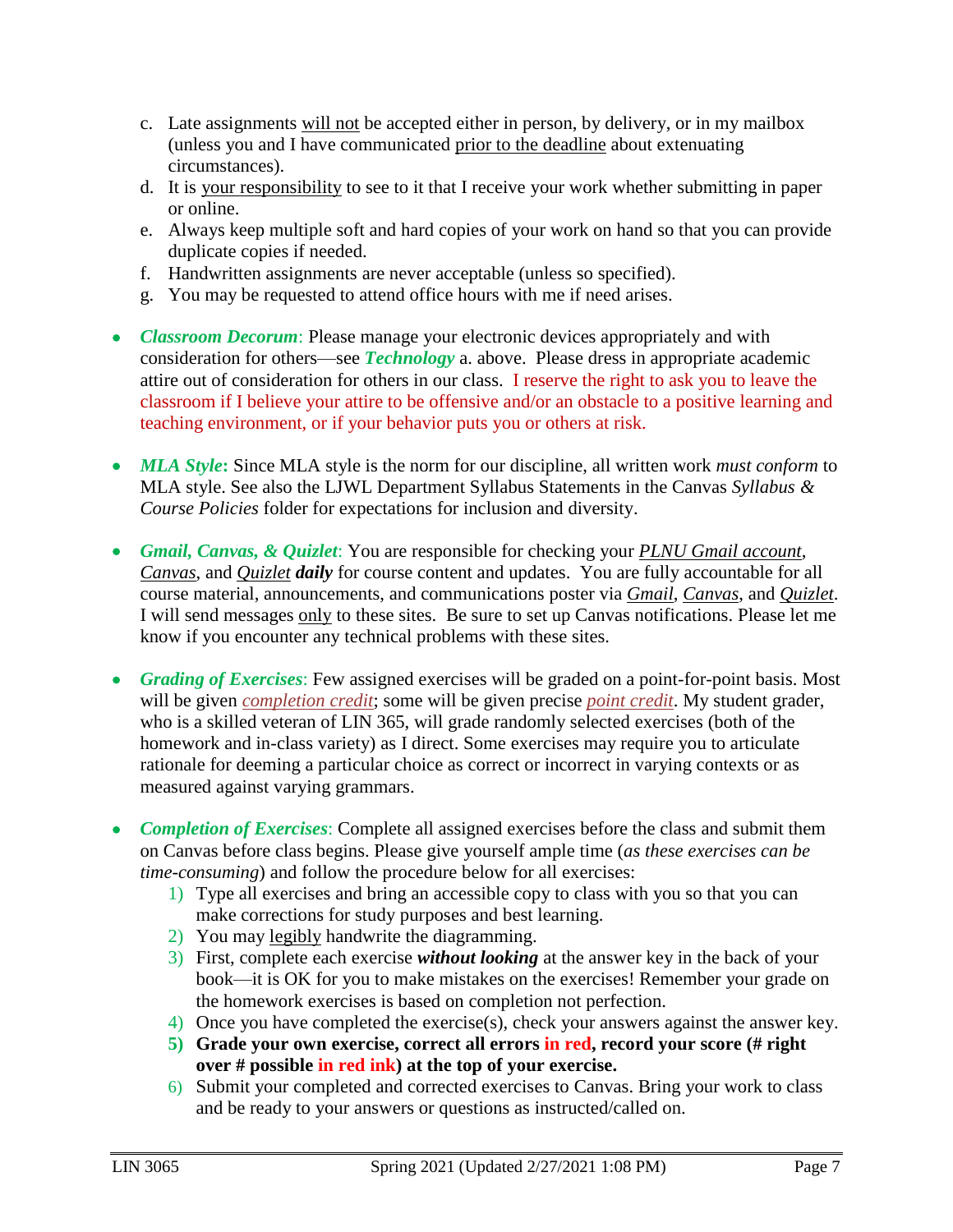- *Correction of Exercises*: For your optimal learning, you will need to identify your mistakes: (1) what they are, (2) why you made them, and (3) how you can correct them. You can only accomplish this learning effectively if you first attempt the exercises without relying on the answer key. Putting yourself on the spot first and then correcting your answers against the key is an excellent reality check, forcing you to come to terms with how much you *really* understand--and how much you do not! Please note that *completion credit* grades will lowered by any suspicious perfection.
- *Class Discussion*: I will call on you often to respond to course content presented in class and/or covered in your homework exercises. Be ready to share often! We will make our mistakes together and celebrate our successes together. We are all pulling for each other!
- *Quizzes*: You will complete about 15-20 quizzes (mostly online) on course material, especially terminology and key concepts. These terms and concepts will be found at the end of each chapter, in the Glossary of Grammatical Terms in the back of your text, and on Quizlet (for study and practice). Online graded quizzes will be on Canvas. *Google Chrome* and *Firefox* work best with Canvas. Canvas will automatically mark your quiz late or missing once the deadline passes. Quizzes will remain accessible for your study and review. *Please notify me immediately if you experience technical difficulties in taking an online quiz*. I will most likely drop the lowest quiz score when I calculate final grades.
- *Exams*: You will complete approximately five unit exams on course content. It is very unlikely that make-up exams will be given unless extenuating or university-excused conditions exist. Exams will be graded qualitatively (by points). Optimal completion of exercises (as explained above) combined with class participation and attending exam study sessions will be the best possible preparation for the unit exams and for the comprehensive final exam.

# **REQUIRED TEXTS AND RECOMMENDED RESOURCES**

Kolln, Martha and Robert Funk. *Understanding English Grammar.* **9 th edition**. Jule, Allyson. *Beginner's Guide to Language and Gender*. **1 st edition.**

#### **ENRICHMENT TEXTS (BOOKS I WISH WE HAD TIME TO READ AND DISCUSS!)**

Barron, Denise. *What's Your Pronoun? Beyond He & She*. Liveright Publishing Corporation. 2020.

McCrum, Robert, Robert MacNeil, and William Cran. *The Story of English*. 3<sup>rd</sup> Revised Edition.

# **ASSIGNMENTS AT A GLANCE**

- 1. **Quizzes (running over 14 weeks; weighted category)** Multiple choice quizzes at least weekly (some weeks more) to test knowledge and recall of literary terms. (CLO #1)
- 2. **Grammar Exercises Homework:** Various exercises to gain grammar understanding and skill. Rubrics will likely be included on Canvas for grading expectations. (CLO #1-4)
- 3. **Unit Exams** Five unit exams on grammar terms and concepts and on application of structural principles of grammar. (CLO #1)
- 5. **Final Exam** Comprehensive exam on grammar terms and concepts. (CLO #1, 3).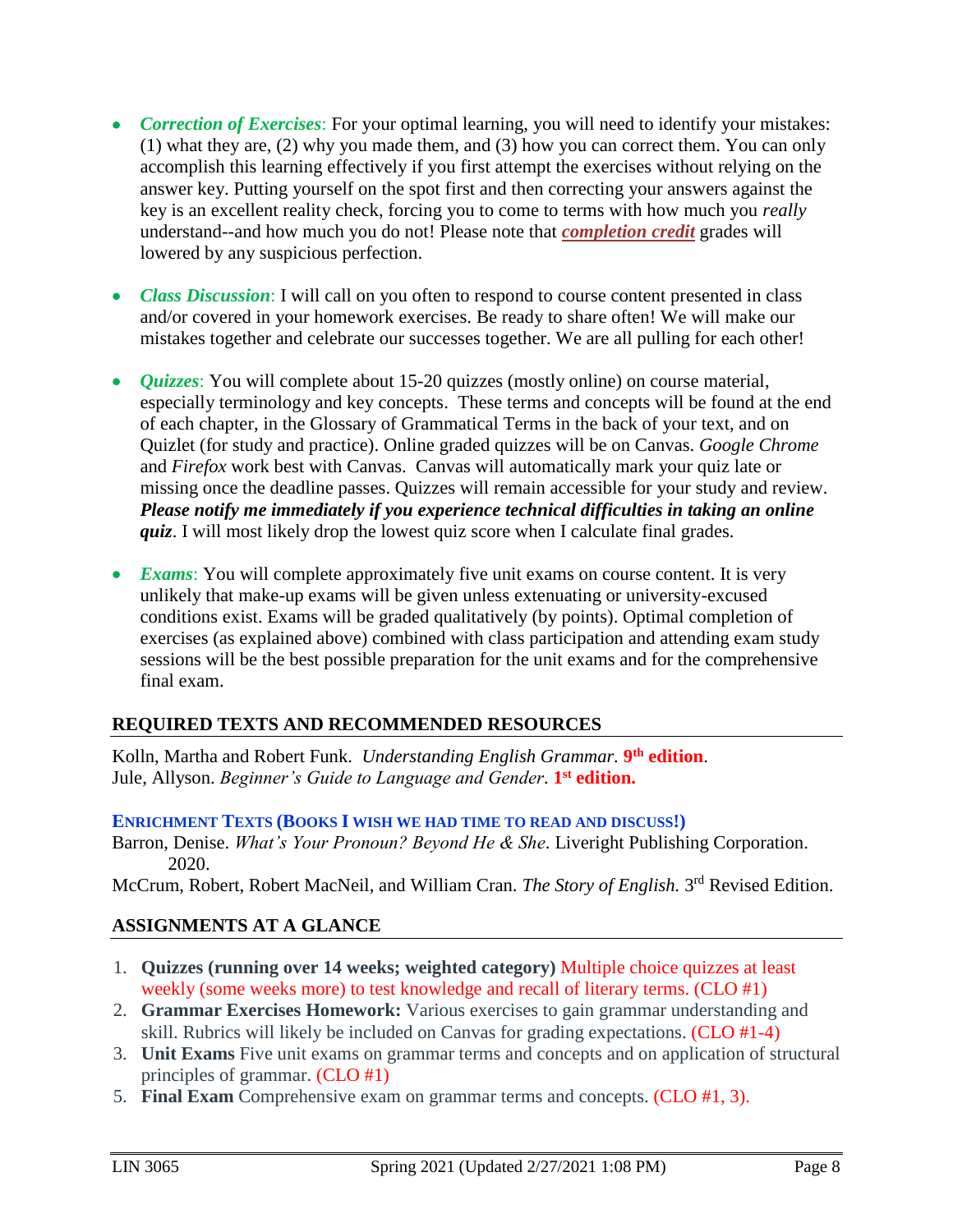#### **COURSE SCHEDULE AND ASSIGNMENTS (TBA as needed)**

**IMPORTANT NOTE**: *Our Spring 2021 Covid Semester Calendar is shorter, by two days, than our regular spring semester length. As such, there are two days of our course work that you will have to complete as asynchronous classes. Please see Week 13 for these classes. I will allow extended time for completion of the work for those days and give you more specifics closer to that week in the semester.*

Helpful Website:<http://www.grammar-quizzes.com/>

| <b>DATE</b>              |                   | <b>CLASS PREPARATION (HOMEWORK) &amp; CLASS SESSION TOPICS</b>                                                                                               |                   |  |  |
|--------------------------|-------------------|--------------------------------------------------------------------------------------------------------------------------------------------------------------|-------------------|--|--|
|                          | <b>WEEK ONE</b>   | Part I Introduction & Part II The Grammar of Basic Sentences                                                                                                 |                   |  |  |
| $\mathbf{1}$             | M Mar 1           | <b>Class Introduction:</b> Syllabus, Learning Outcomes, Expectations,<br>Routines, and Schedule                                                              |                   |  |  |
| $\boldsymbol{2}$         | W Mar 3           | Kolln & Funk, Preface, Part I-Introduction, & Ch. 1 The Study of<br>Grammar: An Overview (pp. xvii-14)<br><b>EXERCISES 1.1 &amp; 1.2</b>                     | QUIZ <sub>1</sub> |  |  |
| $\mathbf{3}$             | F Mar 5           | Kolln & Funk, Part II-The Grammar of Basic Sentences, Ch. 2<br>Words and Phrases (pp. 15-27)<br><b>EXERCISES</b> 1, 2, 2.1, & 3                              | QUIZ <sub>2</sub> |  |  |
|                          | <b>WEEK TWO</b>   |                                                                                                                                                              |                   |  |  |
| 4A                       | M Mar 8           | Kolln & Funk, Ch. 3 Sentence Patterns (pp. 28-41)<br><b>EXERCISES 4, 5, 6 &amp; 7</b>                                                                        |                   |  |  |
| 5B                       | W Mar 10          | Kolln & Funk, Ch. 3 Sentence Patterns (pp. 42-62)<br><b>EXERCISES 8, 9 &amp; 10</b>                                                                          | QUIZ <sub>3</sub> |  |  |
| 6                        | F Mar 12          | <b>EXAM1</b>                                                                                                                                                 |                   |  |  |
|                          | <b>WEEK THREE</b> |                                                                                                                                                              |                   |  |  |
| 7A                       | M Mar 15          | Kolln & Funk, Ch. 4 Expanding the Main Verb (pp. 63-72)<br><b>EXERCISES 11 &amp; 12</b>                                                                      |                   |  |  |
| 8B                       | W Mar 17          | Kolln & Funk, Ch. 4 Expanding the Main Verb (pp. 72-84)<br><b>EXERCISES Usage Matters: Lie and Lay</b>                                                       | QUIZ <sub>4</sub> |  |  |
| 9A                       | F Mar 19          | Kolln & Funk, Ch. 5 Changing Sentence Focus (pp. 86-93)<br><b>EXERCISES 13, 14 &amp; 15</b>                                                                  |                   |  |  |
|                          | <b>WEEK FOUR</b>  |                                                                                                                                                              |                   |  |  |
| 10B                      | M Mar 22          | Kolln & Funk, Ch. 5 Changing Sentence Focus (pp. 93-104)<br><b>EXERCISES 16</b>                                                                              | QUIZ <sub>5</sub> |  |  |
| 11                       | W Mar 24          | <b>EXAM2</b>                                                                                                                                                 |                   |  |  |
| 12A                      | F Mar 26          | Kolln & Funk, Part III—Expanding the Sentence (pp. 105-07),<br>Ch. 6 Modifiers of the Verb: Adverbials (pp. 108-121)<br><b>EXERCISES 17, 18, 19 &amp; 20</b> |                   |  |  |
| <b>WEEK FIVE</b>         |                   | <b>Part III Expanding the Sentence</b>                                                                                                                       |                   |  |  |
| 13B                      | M Mar 29          | Kolln & Funk, Ch. 6 Modifiers of the Verb: Adverbials (pp. 121-27)<br><b>EXERCISES 21</b>                                                                    | QUIZ <sub>6</sub> |  |  |
| <b>Mental Health Day</b> |                   |                                                                                                                                                              |                   |  |  |
| 14A                      | F Apr 2           | Kolln & Funk, Ch. 7 Modifiers of the Verb: Adjectivals (pp. 128-37)<br><b>EXERCISES 22 &amp; 23</b>                                                          |                   |  |  |
| <b>WEEK SIX</b>          |                   |                                                                                                                                                              |                   |  |  |
| 15B                      | M Apr 5           | Kolln & Funk, Ch. 7 Modifiers of the Verb: Adjectivals (pp. 138-46)<br><b>EXERCISES 24 &amp; 25</b>                                                          |                   |  |  |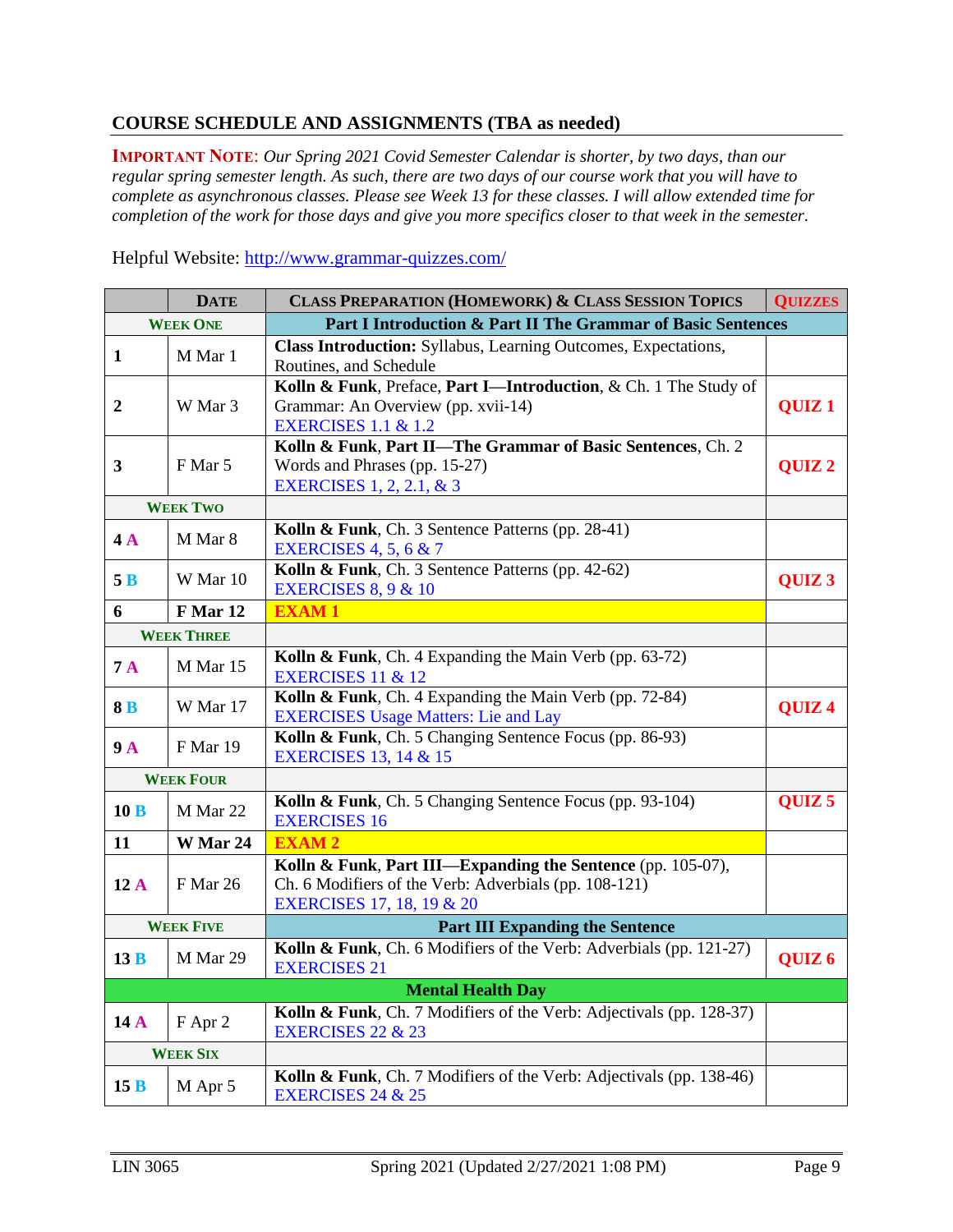| 16A         | W Apr 7            | Kolln & Funk, Ch. 7 Modifiers of the Verb: Adjectivals (pp. 146-51)<br><b>EXERCISES 26 &amp; 27</b>                                                |                          |
|-------------|--------------------|----------------------------------------------------------------------------------------------------------------------------------------------------|--------------------------|
| 17B         | F Apr 9            | Kolln & Funk, Ch. 7 Modifiers of the Verb: Adjectivals (pp. 151-62)<br><b>EXERCISES 28 &amp; 29</b>                                                | QUIZ <sub>7</sub>        |
|             | <b>WEEK SEVEN</b>  |                                                                                                                                                    |                          |
| <b>18 A</b> | M Apr 12           | Kolln & Funk, Ch. 8 The Noun Phrase: Nominals (pp. 163-73)<br><b>EXERCISES 30, 31 &amp; 32</b>                                                     |                          |
| 19B         | W Apr 14           | Kolln & Funk, Ch. 8 The Noun Phrase: Nominals (pp. 173-80)<br><b>EXERCISES 33, 34 &amp; 35</b>                                                     |                          |
| 20A         | F Apr 16           | Kolln & Funk, Ch. 8 The Noun Phrase: Nominals (pp. 180-88)<br><b>EXERCISES 36, 37 &amp; 38</b>                                                     | QUIZ 8                   |
|             | <b>WEEK EIGHT</b>  |                                                                                                                                                    |                          |
| 21          | M Apr 19           | <b>EXAM3</b>                                                                                                                                       |                          |
| 22B         | W Apr 21           | Kolln & Funk, Ch. 9 Sentence Modifiers (pp. 189-99)<br><b>EXERCISES 39, 40 &amp; 41</b>                                                            |                          |
| 23A         | F Apr 23           | Kolln & Funk, Ch. 9 Sentence Modifiers (pp. 199-208)<br><b>EXERCISES 42 &amp; 43</b>                                                               | QUIZ <sub>9</sub>        |
|             | <b>WEEK NINE</b>   |                                                                                                                                                    |                          |
| 24B         | M Apr 26           | Kolln & Funk, Ch. 10 Coordination (pp. 209-16)<br><b>EXERCISES 44 &amp; 45</b>                                                                     |                          |
| 25A         | W Apr 28           | Kolln & Funk, Ch. 10 Coordination (pp. 216-24)<br>EXERCISES Investigating Language 10.1, Sentences for Practice &<br><b>Classroom Applications</b> | <b>QUIZ</b><br><b>10</b> |
| 26          | F Apr 30           | <b>EXAM4</b>                                                                                                                                       |                          |
|             |                    |                                                                                                                                                    |                          |
|             | <b>WEEK TEN</b>    | <b>Part IV Words and Word Classes</b>                                                                                                              |                          |
| 27B         | M May 3            | Kolln & Funk, Part IV-Words and Word Classes (pp. 225-26), Ch.<br>11 Morphemes (pp. 227-33)<br>EXERCISES 46, 47 & Investigating Language 11.1      |                          |
|             |                    | <b>Mental Health Day</b>                                                                                                                           |                          |
| 28 A        | F May 7            | Kolln & Funk, Ch. 11 Morphemes (pp. 233-38)<br><b>EXERCISES 48</b>                                                                                 | QUIZ <sub>11</sub>       |
|             | <b>WEEK ELEVEN</b> |                                                                                                                                                    |                          |
| 29B         | M May 10           | Kolln & Funk, Ch. 12 The Form Classes: Nouns (pp. 239-50)<br><b>EXERCISES 49, 50 &amp; 51</b>                                                      |                          |
| 30 A        | W May 12           | Kolln & Funk, Ch. 12 The Form Classes: Verbs, Adjectives (pp.<br>$250-57$                                                                          |                          |
| 31B         | F May 14           | EXERCISES Investigating Language 12.2 & 52<br>Kolln & Funk, Ch. 12 The Form Classes: Adverbs (pp. 257-64)<br><b>EXERCISES 53</b>                   | QUIZ <sub>12</sub>       |
|             | <b>WEEK TWELVE</b> |                                                                                                                                                    |                          |
| 32A         | M May 17           | Kolln & Funk, Ch. 13 The Structure Classes: Determiners,<br>Auxiliaries, Qualifiers (pp. 265-74)<br><b>EXERCISES 54 &amp; 55</b>                   |                          |
| 33B         | W May 19           | Kolln & Funk, Ch. 13 The Structure Classes: Prepositions,<br>Conjunctions, Interrogatives, Expletives (pp. 274-88)<br><b>EXERCISES 56 &amp; 57</b> | QUIZ <sub>13</sub>       |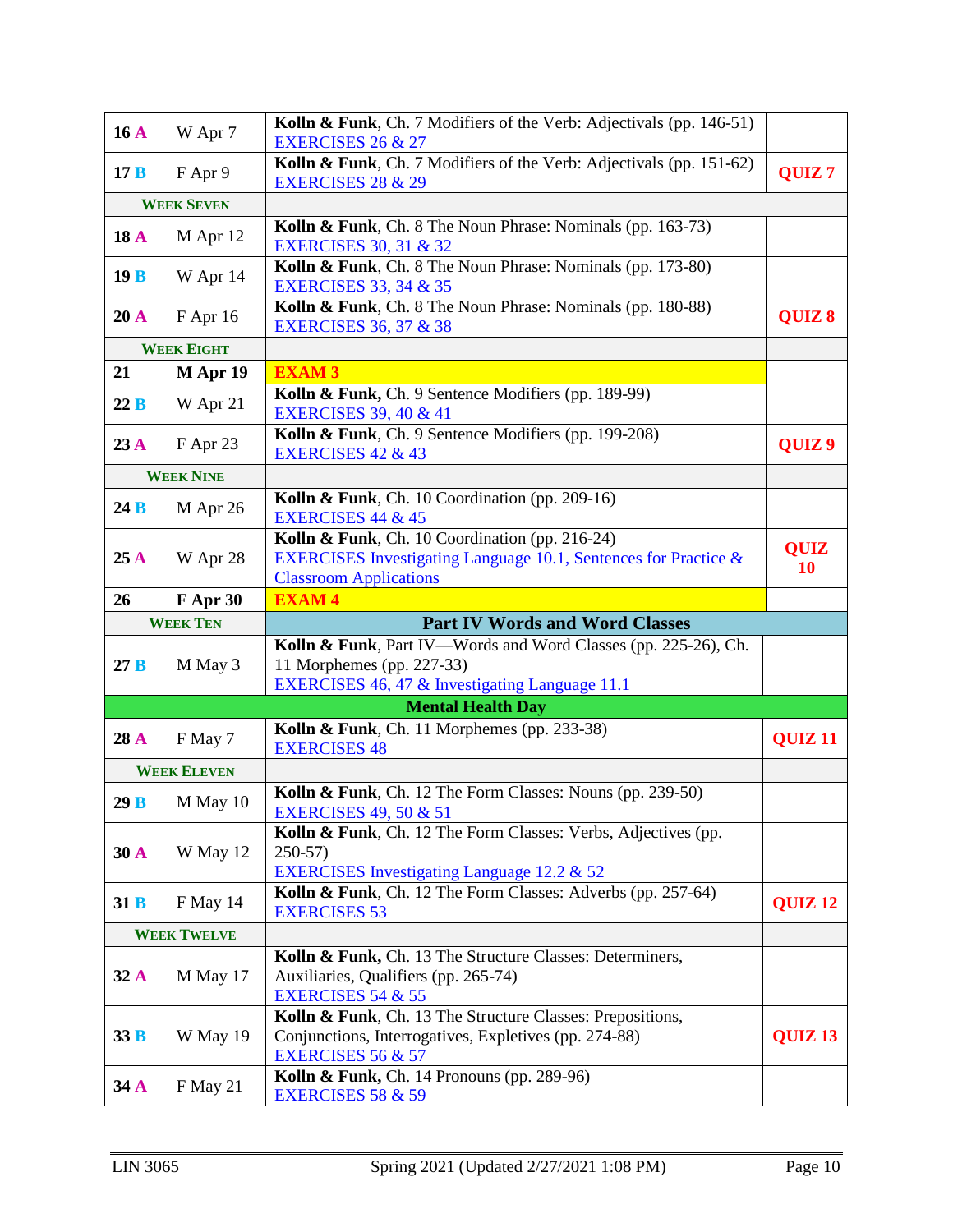| <b>WEEK THIRTEEN</b>        |                                                                                                                                              | <b>Part V Grammar for Writers</b>                                                                                                                           |                |
|-----------------------------|----------------------------------------------------------------------------------------------------------------------------------------------|-------------------------------------------------------------------------------------------------------------------------------------------------------------|----------------|
| 35B                         | M May 24                                                                                                                                     | Kolln & Funk, Ch. 14 Pronouns (pp. 296-306)<br><b>EXERCISES 60</b>                                                                                          |                |
| 36                          | W May 26                                                                                                                                     | <b>EXAM5</b>                                                                                                                                                |                |
| 37 <sub>A</sub>             | Kolln & Funk, Part V—Grammar for Writers (pp. 307-08), Ch. 15<br>Rhetorical Grammar (pp. 309-22)<br>F May 28<br><b>EXERCISES 61 &amp; 62</b> |                                                                                                                                                             | <b>QUIZ 15</b> |
| <b>Asynchronous</b>         |                                                                                                                                              | Kolln & Funk, Ch. 15 Rhetorical Grammar (pp. 322-39)<br><b>EXERCISES 63</b>                                                                                 |                |
| <b>Asynchronous</b>         |                                                                                                                                              | Kolln & Funk, Ch. 16 Purposeful Punctuation (pp. 340-48)<br>EXERCISES 64 $&65$                                                                              |                |
|                             | <b>WEEK FOURTEEN</b>                                                                                                                         | <b>Rhetorical Grammar   Language and Gender</b>                                                                                                             |                |
| 38 B                        | M May 31                                                                                                                                     | <b>Jule</b> , <i>A Beginner's Guide to Language and Gender</i> , Part 1:<br>Understanding Gender and Language (pp. 1-31)                                    |                |
| 39                          | W June 2                                                                                                                                     | Jule, A Beginner's Guide, Part 2: Understanding Gender and<br>Language Use in Various Contexts—Media, Education, Workplace<br>$(pp. 34-65)$                 |                |
| 40B                         | F June 4                                                                                                                                     | Jule, <i>A Beginner's Guide</i> , Part 2: Understanding Gender and<br>Language Use in Various Contexts—Western Church, Relationships,<br>Future (pp. 66-90) |                |
| Fri, June 11,<br>10:30-1:00 |                                                                                                                                              | <b>FINAL EXAM</b><br>(Please accept the exam invitation in your Gmail.)                                                                                     |                |

#### **Spring 2021 Change of Modality Request Policy**

In order to be approved for a modality change the course must be taught in the modality you are requesting and must be approved by your instructor. For in-person courses, the classroom must be verified to meet the social distancing standards.

Note the following policy items regarding the Change of Modality Request.

- You may request to change the modality of a Quad 1, Quad 2, and Semester course(s) within the first two weeks of the semester, **with a firm deadline of Friday, March 12.**
- Submitting a request to change the modality of one or more courses for the Spring 2021 semester does not guarantee approval.
- You must maintain your current assigned modality until a change of modality is approved.
- Attempting to change the modality without approval (i.e., showing up to class in person or appearing on a Zoom call) will (a) count as an absence from that class session and (b) will result in you being removed from the class session.

Students may submit a request to change the modality of a course(s) using the Google Forms below. Students will be shared these links in an email on March 1. The links will also be provided on the **[PLNU](https://www.pointloma.edu/coronavirus-covid-19-information/traditional-undergraduate-students/frequently-asked-questions)** [COVID-19 Website](https://www.pointloma.edu/coronavirus-covid-19-information/traditional-undergraduate-students/frequently-asked-questions) beginning March 1.

- [Spring 2021 Change of Modality Request Form: Remote to In-Person Experience](https://forms.gle/DZ4wYvuP9FmsPZQY6)
- [Spring 2021 Change of Modality Request Form: In-Person to Remote Learning](https://forms.gle/6TR5L1sa7eXLRjGq5)